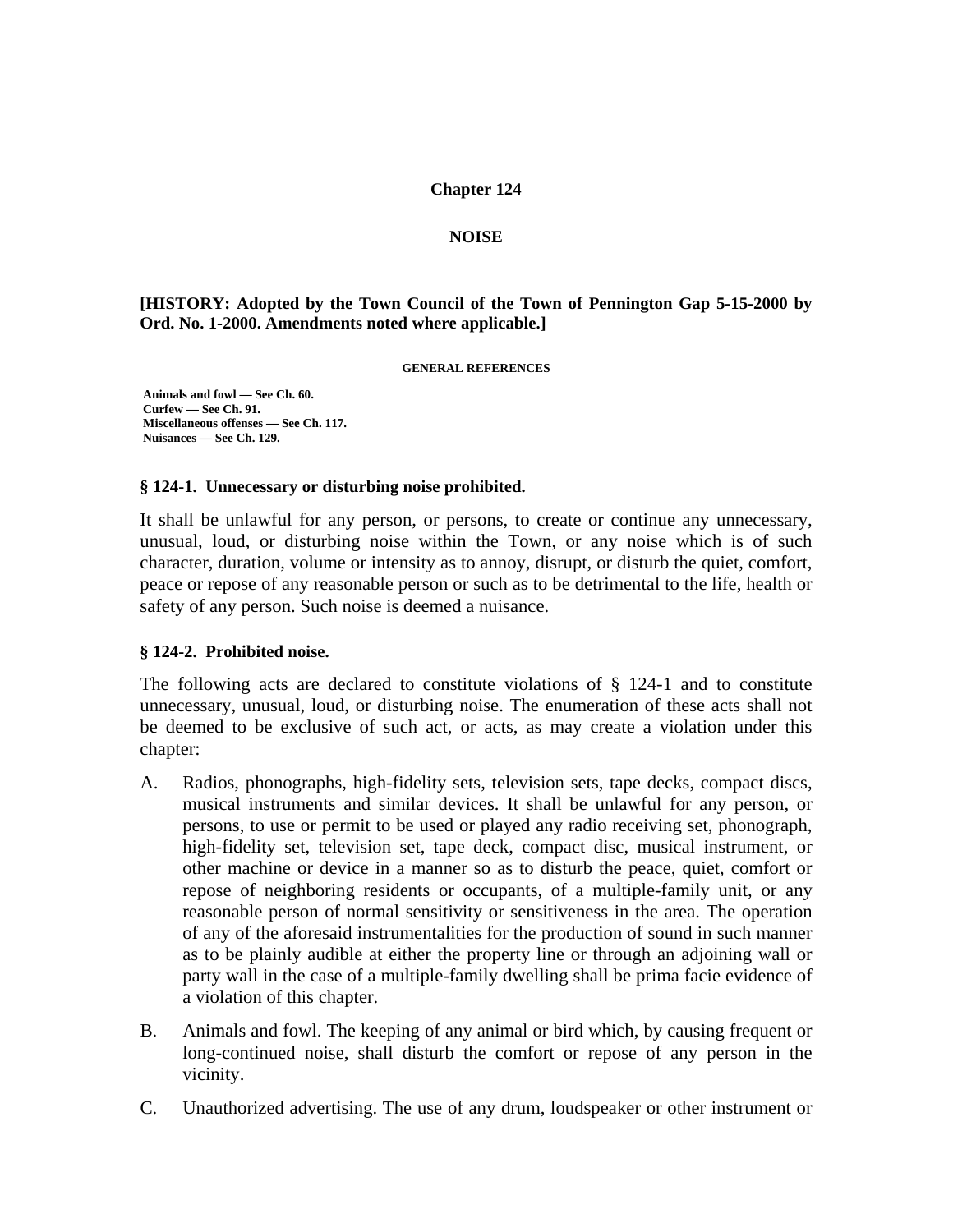device for the purpose of amplifying sound and attracting attention by creation of noise to any performance, show, sale, or display of merchandise, unless previously authorized by the Town Manager.

- D. Schools, courts, churches, hospitals, nursing homes, public libraries. The creation of any excessive noise on any street adjacent to any school, institution of higher learning, church, public library, or court while the same is in use, or adjacent to any hospital or nursing home which unreasonably interferes with the workings of such institution or which disturbs or unduly annoys patients in the hospital or nursing home, provided conspicuous signs are displayed upon such streets indicating the same is a school, court, church, hospital, nursing home, or public library.
- E. Yelling, shouting, whistling or singing. Yelling, shouting, whistling or singing between the hours of 10:00 p.m. and 8:00 a.m. so as to create a noise disturbance across a real property boundary or on any public right-of-way or public property.

# **§ 124-3. Loading and unloading operations; opening or destroying bales, boxes, etc.**

The creation of any loud and excessive noise in connection with loading or unloading any vehicle or the opening and destruction of bales, boxes, crates and containers is hereby prohibited.

## **§ 124-4. Vehicles.**

- A. The starting, stopping, moving or any other activity associated with a motor vehicle, so as to make or cause to be made any loud or unseemly noise, nuisance or disturbance, whereby the quiet and good order of the premises or of the neighborhood is disturbed, is hereby prohibited.
- B. The use of any automobile, motorcycle, or other vehicle so out of repair, so loaded or in any other manner so as to create loud and unnecessary grating, grinding, rattling, backfiring or other noises is hereby prohibited.
- C. The following acts, among others, are declared to be in violation of this chapter, but such enumeration shall not be deemed to be exclusive:
	- (1) The practice of unnecessarily racing the motor of a vehicle while standing or moving and thereby causing unnecessary noise from such motor.
	- (2) The practice of unnecessarily retarding the spark to the motor of a motorcycle and thereby causing unnecessary, loud and explosive noise from the motor.
	- (3) In starting a vehicle from a standing position, the practice of gaining speed unnecessarily quickly and thereby causing unnecessary and loud noise from the motor and the screeching of tires, or either of such noises.
	- (4) The practice of coming to an unreasonably quick stop with a vehicle and thereby causing unnecessary grinding of brakes and screeching of tires, or either of such noises.
- D. Sounding of vehicle horn, signal device, or automobile alarms. It shall be unlawful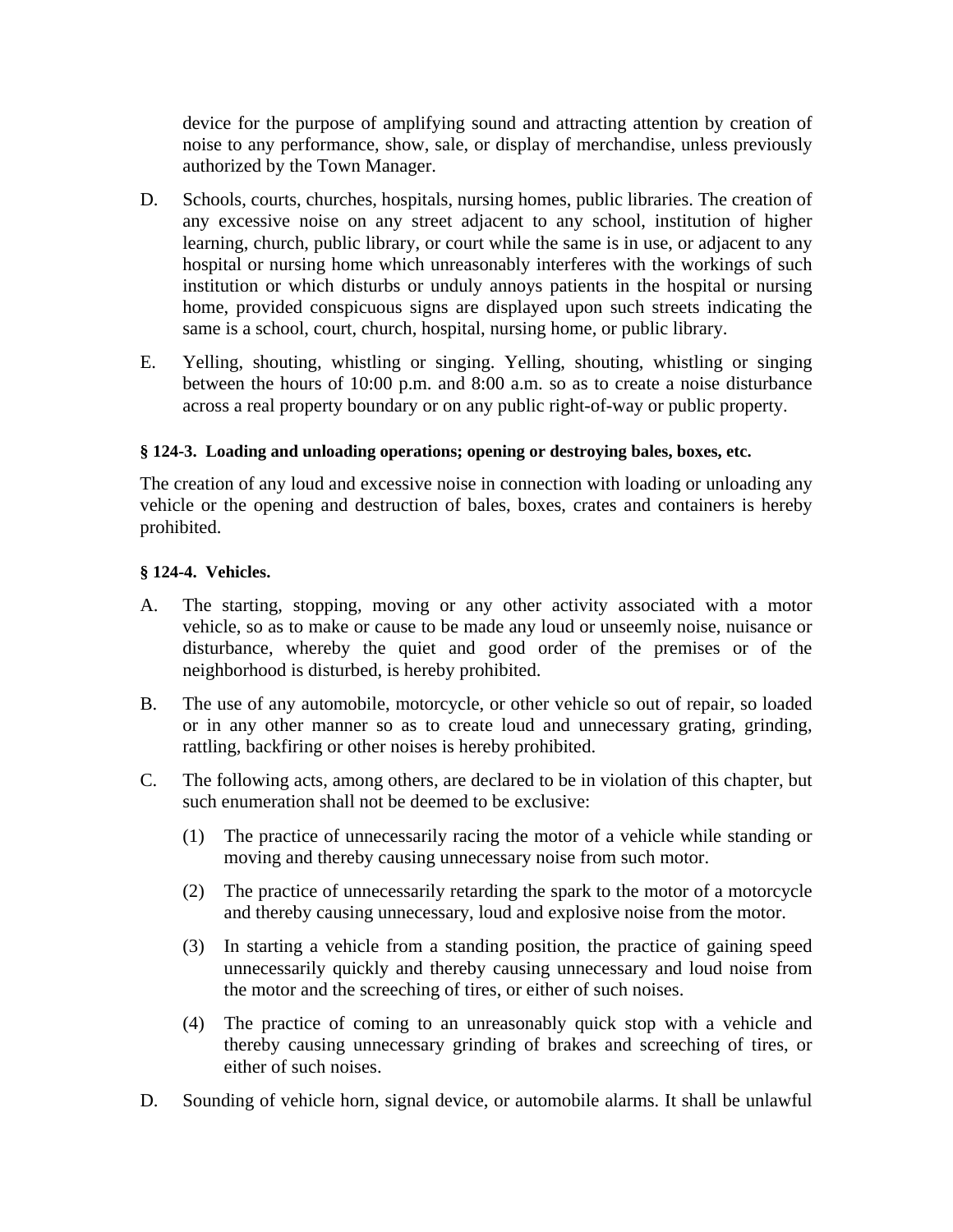for any person to sound any horn or signal device on an automobile, motorcycle, bus or other vehicle while not in motion, except as a danger control, or if in motion, only as a danger signal to pedestrians or vehicles. The creation, by means of any such signal device, of any unreasonably loud or harsh sound and the sounding of such device for any unnecessary and unreasonable period of time is prohibited.

E. Amplified sound from any vehicle. The playing, use or operation, or the permitting of playing, use or operation of any radio, tape player, compact disc player, loud speaker or other electronic device used for the amplification of sound, which is located within a motor vehicle being operated on public property, including a public street or alley, and which is audible from outside the motor vehicle at a distance of 50 feet.

## **§ 124-5. Noise in public places.**

- A. The making by any person or persons of unreasonably loud or unnecessary noise, including but not limited to that made by musical instruments or human voices, in public places within the Town is prohibited.
- B. No person or persons shall engage in any conduct of unreasonably loud or unnecessary noise on the public sidewalks, streets, public rights-of-way or on privately owned property that is open to the public in the Town of Pennington Gap, Virginia.
- C. Standards used to determine violations.
	- (1) This section is violated when a person making unlawful noise fails to comply with an order from police to control such noise. That person shall be guilty of a Class 3 misdemeanor and subject to a fine of not more than \$500. The standards which shall be considered in determining whether a violation of this section exists include, but shall not be limited to:
		- (a) The level of noise.
		- (b) Whether the nature of the noise is usual or unusual.
		- (c) Whether the origin of the noise is natural or unnatural.
		- (d) The volume and intensity of the background noise, if any.
		- (e) The proximity of the noise to residential sleeping facilities or residences.
		- (f) The nature and zoning of the area within which the noise is created.
		- (g) The density of the habitation of the area within which the noise is created and from which it emanates.
		- (h) The time of the day or night the noise occurs.
		- (i) The duration of the noise.
		- (j) Whether the noise is recurrent, intermittent, or constant.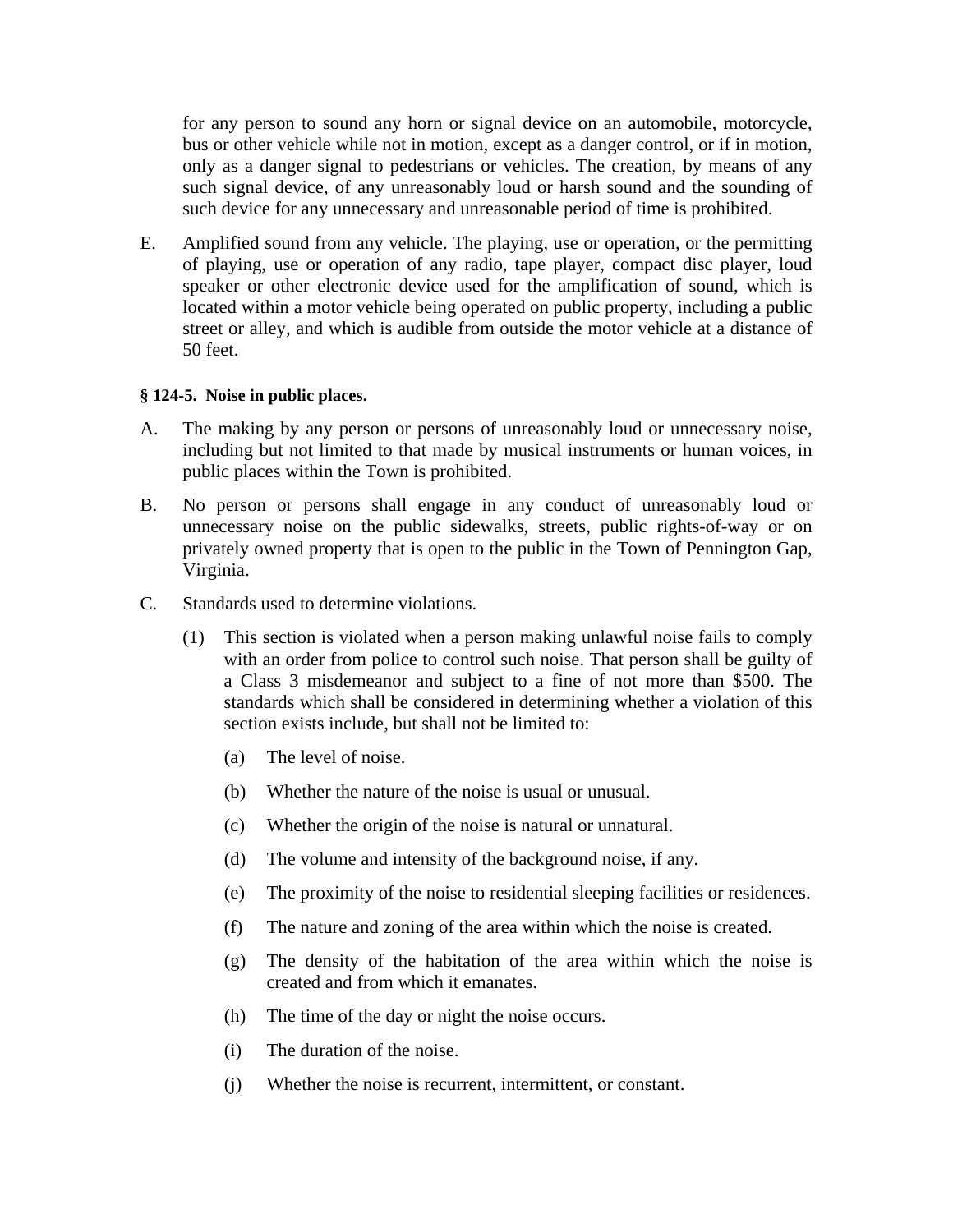- (k) Whether the noise is produced by commercial or noncommercial activity.
- (2) The standard set forth herein shall be construed to be in the disjunctive and not require the presence of all of the standards to constitute a violation hereunder.

# **§ 124-6. Definitions.**

The following words, when used in this chapter, shall have the following respective meanings, unless the context clearly indicates a different meaning:

MOTOR VEHICLE —% Every vehicle defined as a motor vehicle by § 46.2-00, Code of Virginia 1950, as amended.

NOISE DISTURBANCE —% Any sound which by its character, intensity, and duration:

A. Endangers or injures the health or safety of persons within the Town; or

B. Annoys or disturbs reasonable persons of normal sensitivities within the Town.

PERSON —% Any individual, corporation, cooperative partnership, firm, association, trust, estate, private institution, group, agency or legal successor, representative, agent or agency thereof.

PUBLIC PROPERTY —% Any real property owned or controlled by the Town or any other governmental entity.

PUBLIC RIGHT-OF-WAY —% Any street, avenue, boulevard, highway, sidewalk or alley.

REAL PROPERTY BOUNDARY —% The property line along the ground surface, and its vertical extension, which separates the real property owned by one person from that owned by another person.

RESIDENTIAL —% Includes any building or group of buildings that are used solely for residential purposes.

SOUND —% An oscillation in pressure, particle displacement, particle velocity, or other physical parameter, in a medium with internal forces that cause compression and rarefaction of that medium, and which propagates at finite speed. The description of sound may include any characteristic of such sound, including duration, intensity and frequency.

# **§ 124-7. Exceptions.**

- A. No provision of this chapter shall apply to the emission of sound for the purpose of alerting persons to the existence of an emergency work or the activities specifically exempted below.
- B. This chapter shall not apply to any noise or sound generated by any of the following: